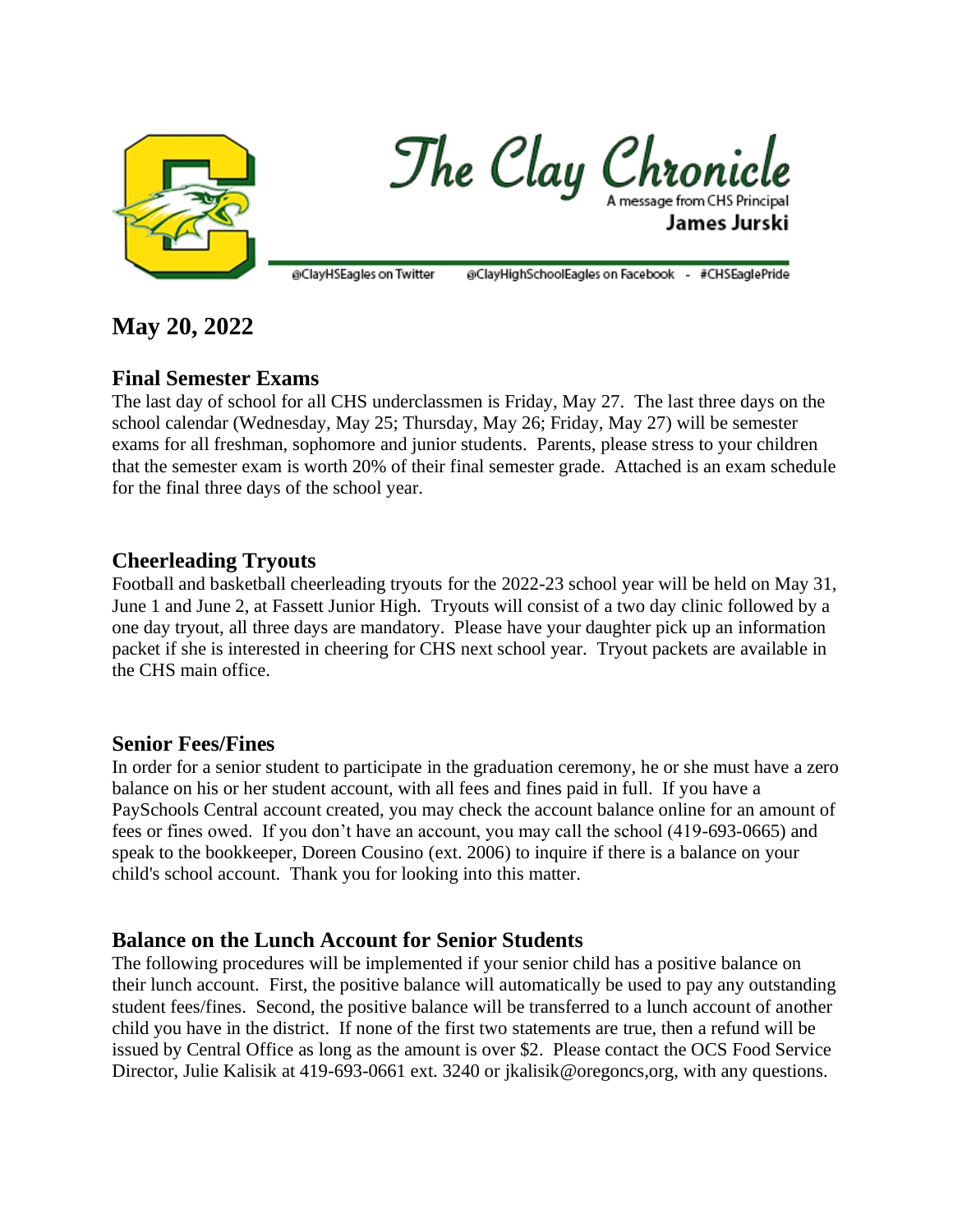#### **SkillsUSA State Competition**

Congratulations to the 23 students who represented Clay High School at the State SkillsUSA Competition last week. According to the competition regulations, the first place recipients at the state level qualify for the National Competition and second place will be considered an alternate if the First Place team is unable to attend the competition. The National Competition will be held in Atlanta on June 19 – 25. The Quiz Bowl Team (consisting of Nathan Agler, Roger Flanagan, Vincent Maletich, Brock Morrison and Curtis Stringham) as well as Aurora Edwards in Restaurant Service finished in First Place thus qualifying for the Nation Competition. Finishing in Second Place was the News Broadcasting Team (Elisia Ackerman, Savanna Large, Gabriella Orr and Macy Strauss). This team will serve as alternates for the national competition. CHS is proud of our qualifiers and all the students that competed in the State Competition.

#### **Business Professionals of America**

After a week in Dallas, the seven members that qualified for the National Competition returned home with one student placing at the event. Congratulations to Dillon Gladieux for earning a berth in the final round of competition and eventually winning 2<sup>nd</sup> Place at the National Competition in Computer Modeling. All seven students earned various certifications and participated in a Special Olympics walk. Also, congratulations to Dominic Ruswinkle for earning The Ambassador Torch Award. This award is given to a student for the number of volunteer hours. These student did an outstanding job of representing Clay High School.

## **Attention Parents of 2023 Graduates**

The Ohio Department of Health requires  $12<sup>th</sup>$  graders to have the meningitis shot before beginning the new school year. Next year's seniors (current 11th graders) will need a MCV4 for the 2022-23 school year. This shot has to be given **after** the student is 16 years old to be valid for the requirement. This may mean a second shot could be needed to fulfill the requirement so that the student receives one MCV4 vaccine **after** his or her 16th birthday. It's not too early to get the shot now to avoid the rush, but **only if your son or daughter is over 16 now**. Shots may be obtained at the child's primary care physician, at area pharmacies, or at Nationwide Children's Health Center at Clay High School. Once your child has received the required vaccine, please submit all shot records to the CHS nurse.

## **Painting of the Parking Spots for 2023 Graduates**

Attention parents with a child in the graduating class of 2023. It's not too early to start thinking about the painting of their senior parking spots. Volunteer Focus is once again offering the class of 2023 the opportunity to personalize a parking spot. Spots will be available for purchase in the middle of July. The cost to personalize their spot is \$25. Parking spots will be based on their class schedule and will be on a first come first served basis. Please have your child stop in the CHS Main Office in the middle of July (Monday – Thursday from  $7:00 \text{ am} - 2:00 \text{ pm}$ ) to get artwork approved, turn in all forms and to pay for the spot – check or credit card payment only. The painting dates are July 19 and 26 from 9:00 am – 6:00 pm with rain dates of July 20 and 27. Attached is the paperwork that needs to be submitted in the middle of July.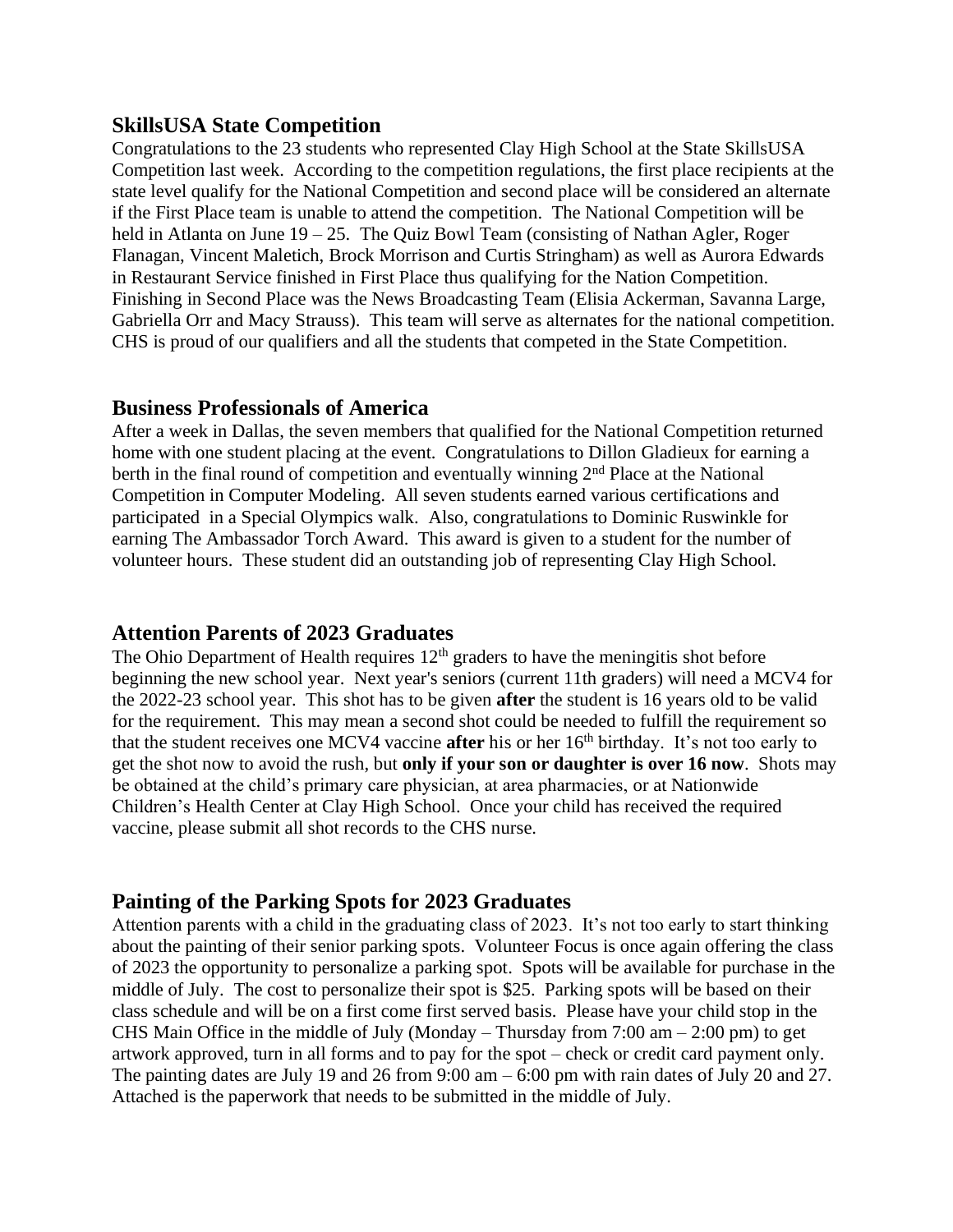#### **Chromebook Return**

The only group of CHS students that will be returning their Chromebooks at the end of the school year are the seniors. The freshmen, sophomores and juniors will keep their device over the summer. Please urge your child to keep the Chromebook charged during the summer so that it receives any updates and is ready for the beginning of the 22-23 school year.

Please remember that there is no longer an annual charge for insurance on your child's Chromebook. However, please note that any damage to your child's Chromebook will be the full responsibility of the student and the charge will be the full cost of the repair.

## **CHS Graduation Ceremony**

Come one come all! The CHS Graduation Ceremony will be held on June 5, beginning at 2:00 pm at the The Glass City Center (formerly known as The SeaGate Centre). No tickets are needed this year and all are invited to share this special day with the Class of 2022. The Glass City Center is a mask optional venue.

## **2022-23 Registration for Returning Students**

Mark your calendar. Registration for returning students will open on July 21, at 6:00 pm. Attached is additional information on the registration process. Please note, the PowerSchool Parent Portal will be disabled from June 30 – July 21 to prepared for the 2022-23 school year. If you need a copy of student grades or require other documentation, please print all information prior to June 29.

## **Oregon Crew**

The Oregon Crew Futbol Club will be holding tryouts for  $U7 - U15$  age groups in the upcoming weeks. All contact information, specific tryout dates and additional information is located in the attached document.

## **Job Opportunity**

CHS has been receiving several inquiries from local businesses/companies/individuals asking if we have any students interested in obtaining a job. If your child is interested in working at any of these companies/organizations, please click the link to obtain more information. \*Maumee Bay Lodge Lifeguards \*Shrader Tire and Oil \*Walbridge Pool Lifeguards